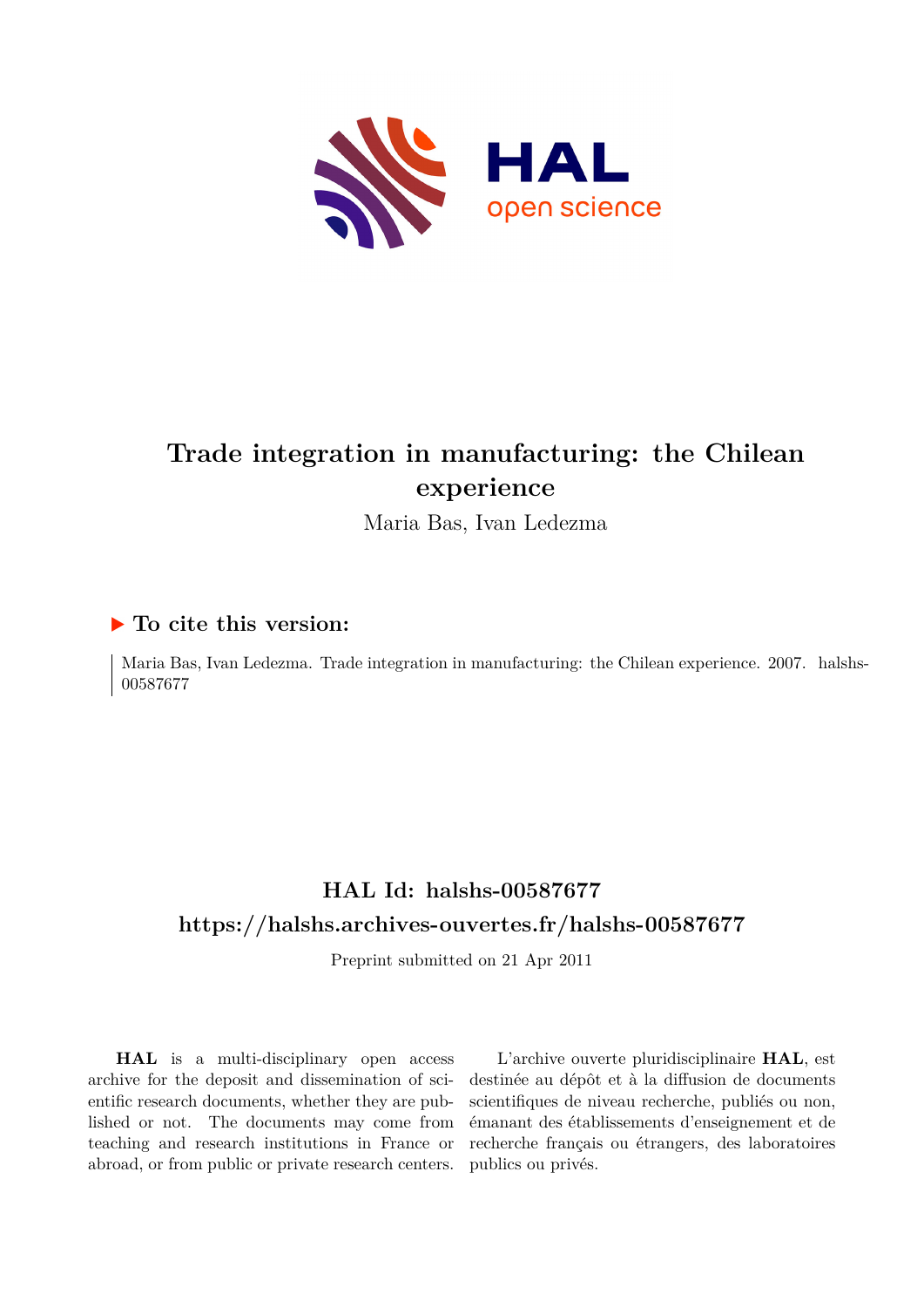

## **WORKING PAPER N° 2007 - 50**

## **Trade integration in manufacturing:**

**the Chilean experience** 

**Maria Bas** 

**Ivan Ledezma** 

**JEL Codes: F10, F12, F41 Keywords: market access, gravity equations, trade reforms in Chile** 





**PARIS**-**JOURDAN SCIENCES ECONOMIQUES LABORATOIRE D'ECONOMIE APPLIQUÉE - INRA**

> 48, BD JOURDAN – E.N.S. – 75014 PARIS TÉL. : 33(0) 1 43 13 63 00 – FAX : 33 (0) 1 43 13 63 10 www.pse.ens.fr

CENTRE NATIONAL DE LA RECHERCHE SCIENTIFIQUE – ÉCOLE DES HAUTES ÉTUDES EN SCIENCES SOCIALES ÉCOLE NATIONALE DES PONTS ET CHAUSSÉES – ÉCOLE NORMALE SUPÉRIEURE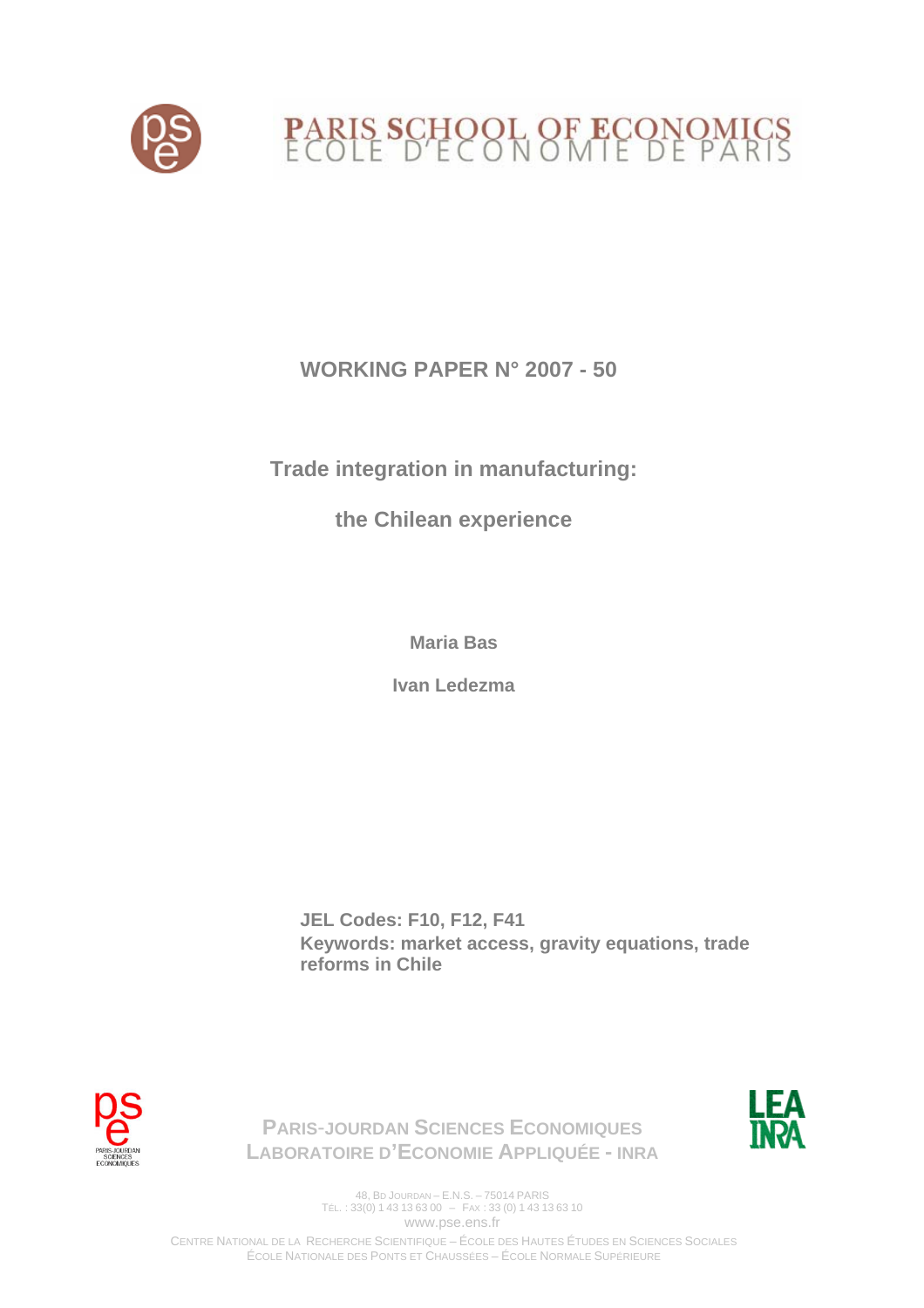# Trade integration in manufacturing: the Chilean experience

Maria BAS and Ivan LEDEZMA<sup>\*†</sup>

October 17, 2007

#### Abstract

Using bilateral trade flow data from 1979 to 1999, we estimate trade integration between Chile and its principal trading partners during the period (European Union, United States and Latin America). Our estimates are based on a gravity specification, theoretically grounded on a monopolistic competition framework with increasing returns. Trade barriers are measured following the border effect methodology by comparing inter-national imports to intra-national ones. Our results are consistent with the agenda of trade integration followed by Chile. Moreover, trade integration turns out to be heterogeneous across industries and over the time. We also find asymmetries between export and import oriented policies. All these features are usually missing when one uses direct measures of trade policies.

Keywords: Market Access, Gravity Equation, Trade Reform in Chile.

JEL Classification: F10, F12 and F41

<sup>∗</sup>We are grateful to Jose Miguel Benavente and Thierry Mayer for helpful comments. Usual caveats apply.

<sup>†</sup>PSE joint research unit Cnrs-Ehess-Enpc-Ens, Paris. Email: bas@pse.ens.fr ; ledezma@pse.ens.fr. Postal Address: Pse-Ens, 48 bd Jourdan, 75014 Paris, France. Phone: +33(0)14313 6254.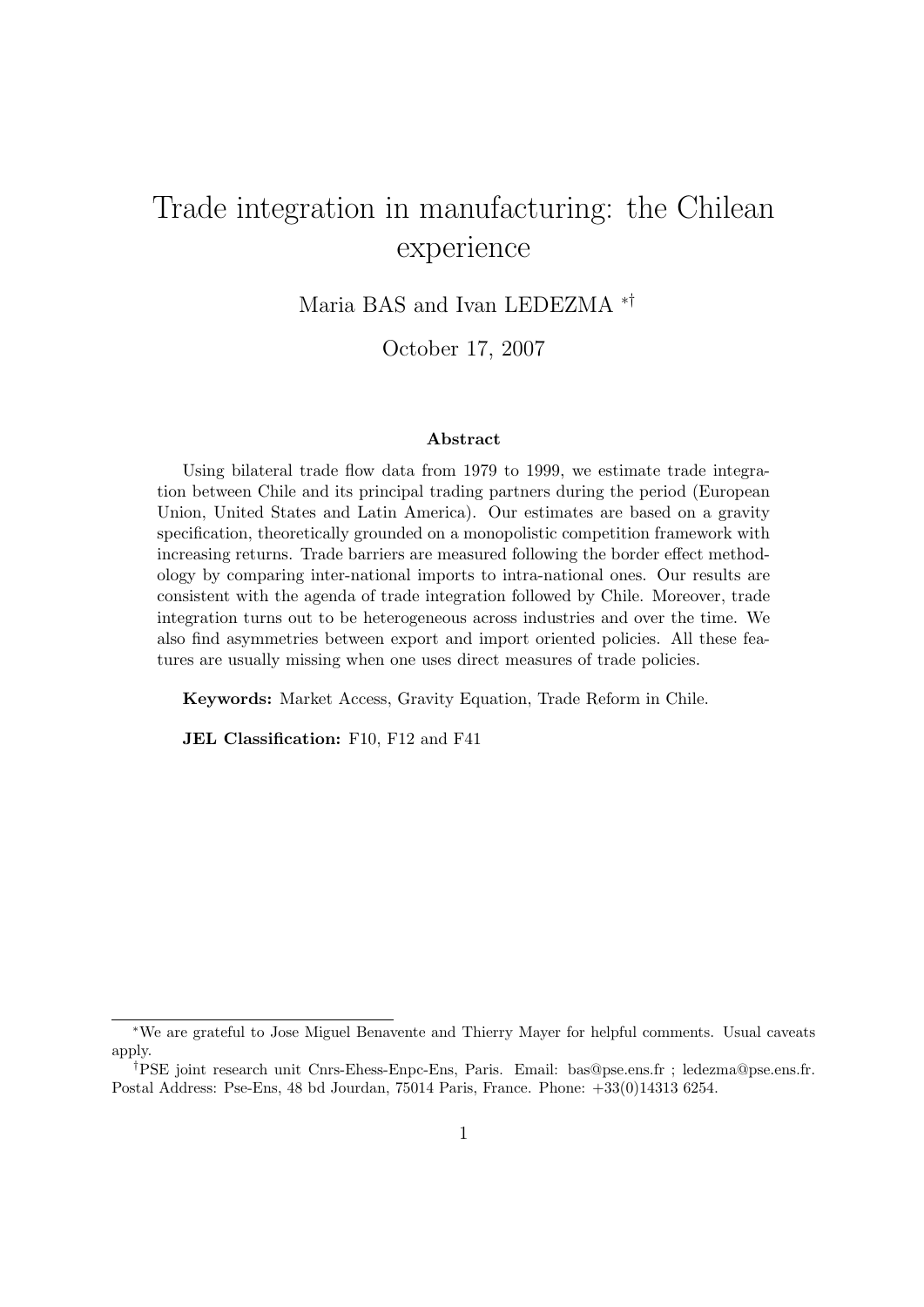## 1 Introduction

Despite common views of world globalization, the assessments about the level of trade integration of an "open" country reveal contrasted results (Anderson and van Wincoop, 2004). The reason is that trade costs involve not only direct policies such as tariffs, nontariff barriers and exchange rates, but also more indirect integration policies like insurance, infrastructure, informational networks, enforcement laws and property rights. The picture becomes still more complex if language, preferences and tastes are taken into account to encompass a potential home bias in consumption. In this context, the standard use of tariff data or aggregate trade ratios turns out to under exploit well known international examples of trade integration.

The Chilean experience is one of these examples. Chilean dictatorship in power from 1973 to 1990, implemented a deep package of market reforms concerning every economic field. Among them, trade liberalization took place in the second half of seventies. Since the beginning of the military government, all trade barriers and restrictions to trade were removed. Average nominal tariff decreased gradually from 98% in 1973 to 10% in 1979 (Figure 1). Specially during '90s, Chilean government further achieved its commitment to promote trade by pursuing several trade agreements with different countries and regions (Table 1) including almost all Latin American countries, the United States (US), the European Union (EU) and also Asian countries in recent years. However, if one looks at nominal tariffs, after the middle of '80 the picture depicts a flat evolution, which in addition is almost homogeneous across industries. This picture documents the quite radical unilateral trade liberalization in late '70s , but it hides important policy efforts to boost exports and the international political integration obtained after the transition to democracy. On the other hand, aggregated trade flows will not be a plausible measure because of its lack of detail and the bias induced by "exogenous" shocks on productivity and demand sides.

This paper aims at getting deeper insights of the Chile's integration strategy by disentangling two elemental dimension of trade: export and import oriented policies. By the means of bilateral industry-level trade data of Chile and its main trading partners in manufacturing (European Union, the Unite States and Latin America), we measure the evolution of market access across industries in both direction of trade. Since the strategy of Chilean government was to set a combination of trade policies, we should be able to capture the effect of the full set of barriers faced by Chilean exporters to access foreign markets and also the one faced by Chilean partners to reach the domestic market. This also means the identification of potential asymmetries in policy protection and their evolution. The methodology steaming from the empirical literature of border effect fits these requirements.

This methodology makes use of gravity equations and provides a measure of international trade integration by considering, as a very intuitive benchmark, the market access of domestic producers reaching domestic (intra-border) destinations. Consider for instance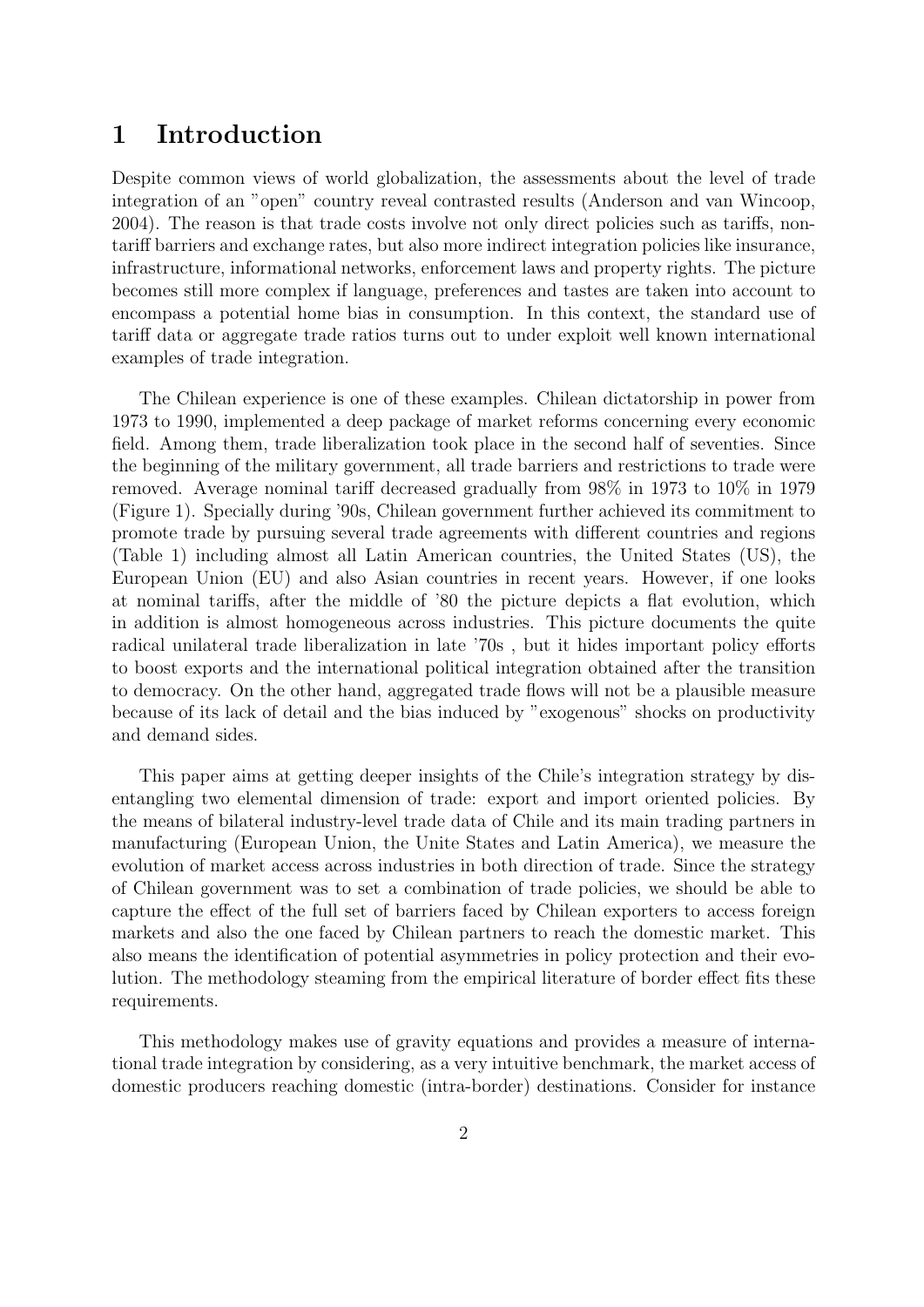Figure 1: Nominal Tariffs



two countries. If, after crossing the national border, producers face no additional barriers to trade than those already present in the national market, both countries will be consider as completely integrated. The pioneer work of McCallum (1995) use this strategy along with detailed intra-national trade data to study the market access between Canada and the US. Despite of their high expected trade integration, trade between US and Canada is found to be around 22 times more difficult than Canadian intra-national trade.

Such assessment, of course, should be done keeping everything else equals. Anderson and van Wincoop (2003) have demonstrated that the lack of theoretical foundation might lead to a bias on the estimated border effects. Namely, omitted variables concerning multilateral price indexes would have induced an upward bias in McCallum (1995) estimates, though the "corrected" border effect still remains important in regard of direct trade cost measures between both countries. In order to identify a set of determinants of trade that we should control for, we follow Fontagn´e, Mayer and Zignago (2005) and Head and Mayer (2001) specification based on a Dixit and Stiglitz (1977) monopolistic framework with increasing retuns as in Krugman (1980). Their theoretically grounded gravity equation relies on Wei (1996) strategy to solve the problem of the lack of information on internal national flows by simply considering production minus exports. By using this specification we stay as close as possible to theory and keep a nice feature of border effect literature: the measure of eventual asymmetries in protection. Since in this paper we focus on disentangling export and import barriers, the rigorous exercise of general equilibrium comparative statics of Anderson and van Wincoop (2003) is less convenient for our purpose as it assumes symmetry in trade costs across countries.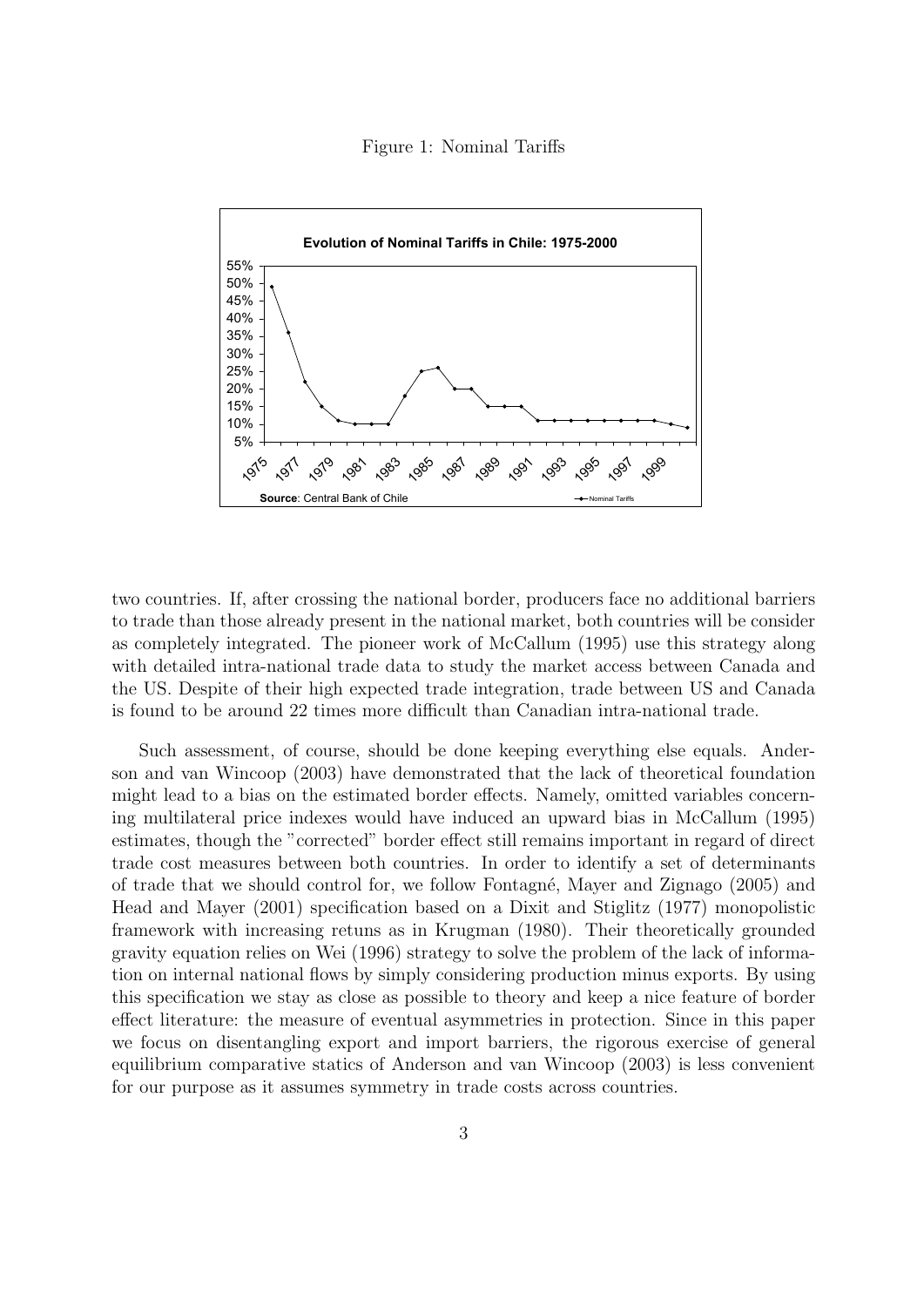Previous studies concerning Chilean integration have mainly focused on macro-economic and welfare effects of trade agreements using general equilibrium models (Harrison, Rutherford and Tarr (2003); Chumacero, Fuentes and Schmidt-Hebbel (2004); Cabezas (2003)). Among the exceptions using a gravity approach, Nowak-Lehman, Herzer and Vollmer (2007) analyze the impact of trade agreements between Chile and the EU on the structure of exports and predict important export expansion on foods industries (mainly fish, fruits and beverages). Our contribution to this literature consists of providing an assessment of the evolution of trade integration at the industry level considering all barriers to trade. By doing so, we obtain measures of Chilean trade integration presenting heterogeneity across sectors and over the time.

The rest of the paper is organized as follows. In Section 2 the estimation strategy is presented. Section 3 presents the database used in the estimations. Section 4 discusses the main results of border effects estimations at national and also at industry level. Section 5 concludes.

## 2 Methodology and Data

### 2.1 Estimation strategy

Several empirical applications of gravity equations have been proposed in the literature. We are particularly interested in those comparing intranational trade flows (within a country) to international trade flow (between countries). We follow the methodology of Fontagn´e, Mayer and Zignago (2005) based on Head and Mayer (2001) gravity model derivation. This methodology seems suitable to measure Chilean trade integration as it corrects for the lack of theoretical foundations of earlier works, keeping the intuitive strategy of using intra-national trade as a benchmark of trade integration. Let us consider a CES utility function in which the (representative) consumer of country  $i$  has specific preferences for each variety h depending on the country of origin  $j$  (the exporter).

$$
U_i = \left[ \sum_{j=1}^{N} \sum_{h=1}^{M_j} \left( a_{ij} c_{ijh} \right)^{\frac{\sigma-1}{\sigma}} \right]^{\frac{\sigma}{\sigma-1}}
$$

Where  $\sigma > 1$  is the constant elasticity of substitution among domestic and foreign differentiated varieties. This standard CES formulation, implies an expenditure in imports from country j with the form:

$$
m_{ij} = c_{ij} p_{ij} = \left(\frac{p_{ij}}{a_{ij}P}\right)^{1-\sigma} M_j Y_i \tag{1}
$$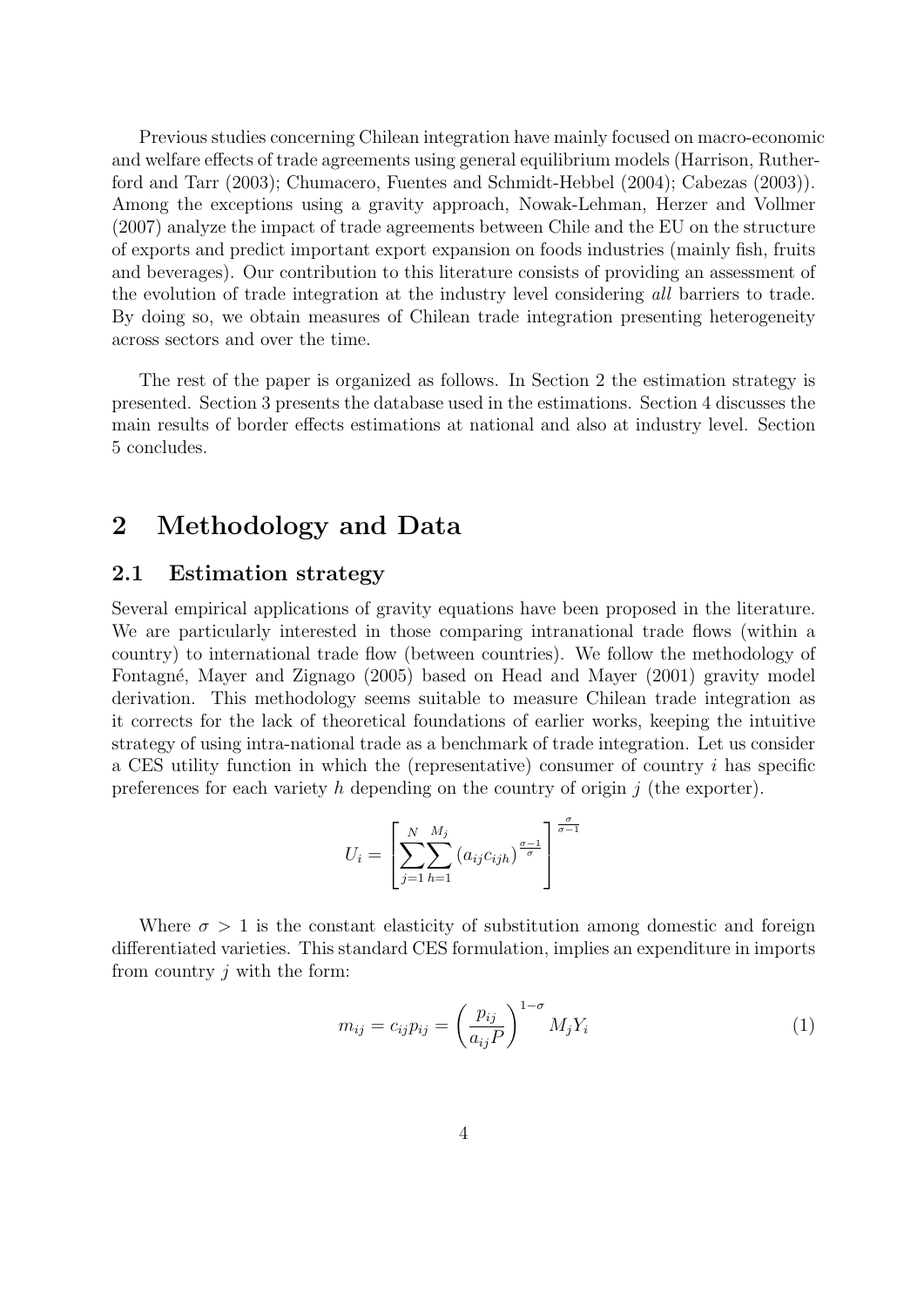Since varieties belonging to the same country share the same weight in the utility function we just drop the h subscript and consider the whole set of  $K = \sum_{n=1}^{N}$  $j=1$  $M_j$  international varieties. Imports are valuated at the point of consumption (in c.i.f)  $p_{ij} = p_j \tau_{ij}$  and include the producer price (in f.o.b.)  $p_j$  augmented of all transaction costs related to trade, modeled as iceberg costs  $\tau_{ij}$ . Total expenditure of country i equals its income  $Y_i = \sum^{K}$  $k=1$  $m_{ik}$ and considers all imports, including intra-national ones. This gravity-like equation in  $(1)$ summarizes in  $P = \left[\sum_{n=1}^{K} A_n\right]$  $k=1$  $\left(\frac{p_{ik}}{a_{ik}}\right)^{1-\sigma}M_k$  $\int_{0}^{\frac{1}{1-\sigma}}$  the consumer prices of all varieties.

This index allows us to introduce Anderson and van Wincoop (2003) critics about the absence of theoretical foundations and the assumption of identical prices across countries. P is a multilateral variable that takes into account asymmetries across countries in price setting, namely size, as well as trade barriers and preferences. If omitted, not only a multilateral control is missing but also a bias is generated between the error term and the border effect dummies. Anderson and van Wincoop (2003) argue that the omission of multilateral price effects (what they call "multilateral resistances") explains the upward bias in border effects of Canada vis-à-vis the US estimated by McCallum(1995).

One might mention four possible strategies to consistently estimate this equation capturing price effects in a theoretical index. The first strategy is to use price index data. Bergstrand (1989) and Baier and Bergstrand (2001) follow this strategy measuring prices with GDP deflators. However, as highlighted by Anderson and van Wincoop (2004), empirical counterparts of P such as CPIs measures neglect changes in the true set of varieties and do not accurately reflect non tariff barriers and indirect trade policies.

The second strategy is the one followed by Anderson and van Wincoop (2003). They develop a method using estimated border effects to measure price effects. This estimation strategy is based on two steps. The first one consists in the estimation of the gravity equation using a non-linear least squares estimator to obtain the parameters. In the second step, they remove border barriers and calculate the change in bilateral trade flows to determine the impact of national borders on trade flows. Besides practical difficulties of implementation<sup>1</sup>, one crucial limitation for our purposes, as we previously explained, is the assumption of symmetry in bilateral trade costs.

The third approach is to use fixed effects specification to measure unobservable prices. Price indexes are considered as unobservable variables and they are measured as the coefficients of individual fixed effects related to source and destination (Harrigan, 1996; Hummels 1999). Feenstra (2003) shows that the coefficients of fixed effects estimation

<sup>&</sup>lt;sup>1</sup>One should implement a routine in which at each iteration the sum of square residuals of the gravity equation are minimized, solving simultaneously the estimation of trade cost at each stage and computing the multilateral prices index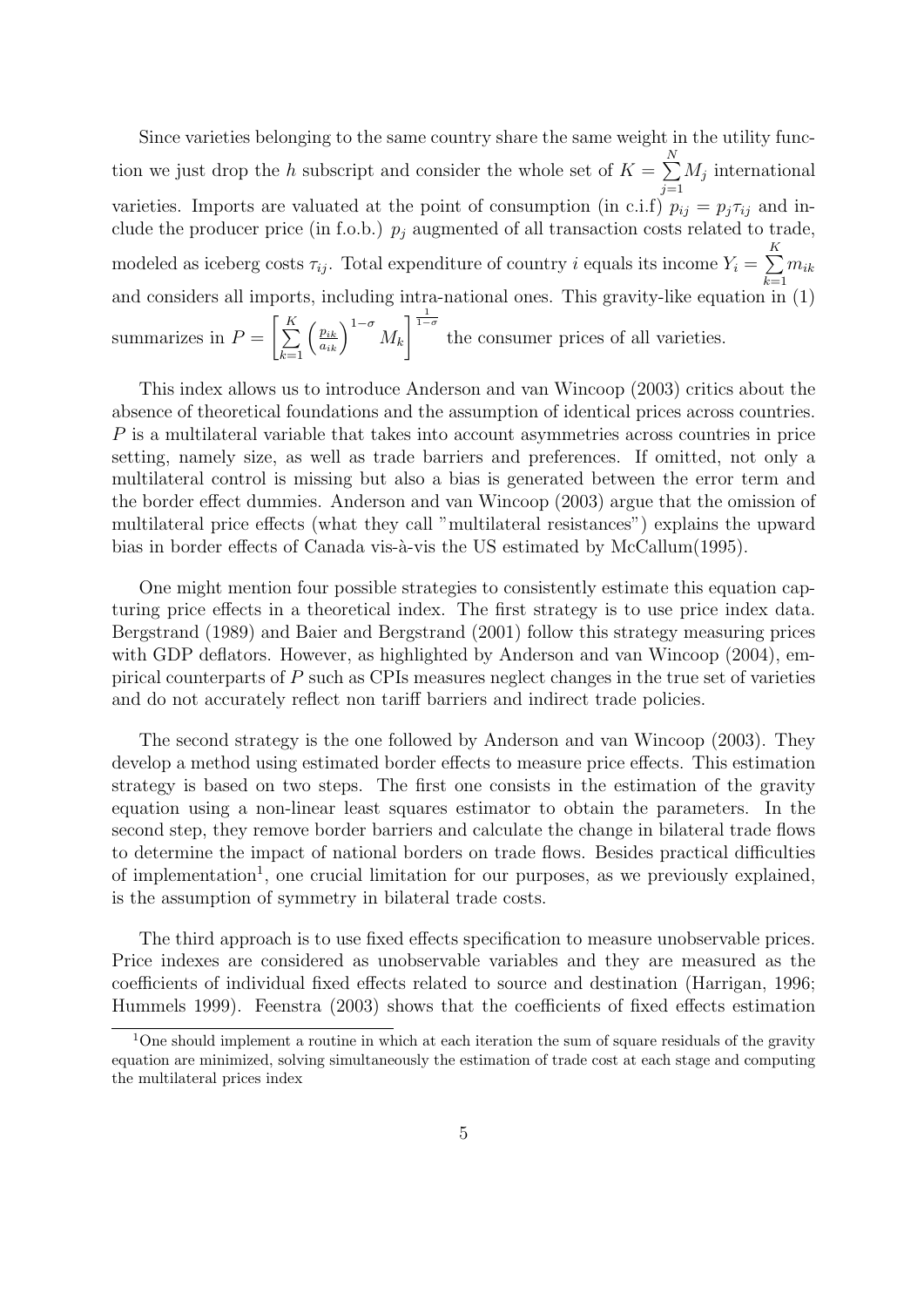are consistent and present values very similar to the non-linear least squares estimation. Nevertheless, this method requires data of trade flows between all provinces of Chile and the full list of countries, information which is now unavailable.

An additional strategy is to eliminate the price index in equation (1) by expressing inter-national imports  $m_{ij}$ , relative to intra-national ones  $m_{ii}$ . This is what Head and Mayer (2001) do. Under monopolistic competition and symmetric technology, quantities are symmetric at the equilibrium and the number of firms of each country is obtained by simply dividing output value  $v_j$  by firm output value:  $M_j = \frac{v_j}{q}$  $\frac{v_j}{qp_j}$ . Considering  $p_{ij} =$  $p_j \tau_{ij}$ , equation (1) can be written as:

$$
\frac{m_{ij}}{m_{ii}} = \left(\frac{a_{ij}}{a_{ii}}\right)^{\sigma-1} \left(\frac{p_j}{p_i}\right)^{-\sigma} \left(\frac{\tau_{ij}}{\tau_{ii}}\right)^{1-\sigma} \left(\frac{v_j}{v_i}\right)
$$
\n(2)

To obtain and empirical counterpart of this gravity equation, Fontagn´e, Mayer and Zignago (2005) state, as usually, that trade costs  $(\tau_{ii})$  are composed by distance  $(d_{ii})$ (related to transport costs), advalorem tariffs  $(t_{ij})$  and "tariff equivalent" of non tariff barriers  $(NTBij)$ .

$$
\tau_{ij}p_j \equiv d_{ij}^{\delta} \left(1 + t_{ij}\right) \left(1 + NTB_{ij}\right) p_j.
$$

The structure of protection varies across all partner pairs and depends on the direction of the flow for a given pair. To capture this protection framework, taking the example of the US as trade partner, the following dummy structure is defined:

$$
(1 + t_{ij})(1 + NTB_{ij}) \equiv \exp[\eta US\_CHL_{ij} + \gamma CHL\_US_{ij}]
$$

Where  $US\_CHL_{ij}$  is a dummy variable set equal to 1 when j is Chile and i is the US (related to imports of the US from Chile). Similarly,  $CHL\_{US}_{ii}$  is a dummy variable set equal to 1 when  $j$  is the US and  $i$  is Chile (imports of Chile from the US).

Preferences  $a_{ij}$  are composed by a random component  $e_{ij}$  and a coefficient  $\beta_i$ , representing a systematic preference for goods produced in the home country. This "home market bias" is reduced to  $(\beta_i - \lambda)$  when the countries share the same language  $(L_{ij} = 1)$ :

 $a_{ij} \equiv \exp\left[e_{ij} - (\beta_i - \lambda L_{ij}) \left( US\_CHL_{ij} + CHLLUS_{ij} \right)\right]$ 

Combining the previous equations and adding the subscript s for variables that will be used at the industry level, the following estimable equation is obtained:

$$
\ln\left(\frac{m_{ijs}}{m_{iis}}\right) = \ln\left(\frac{v_{js}}{v_{is}}\right) - (\sigma - 1)\delta \ln\left(\frac{d_{ij}}{d_{ii}}\right) + (\sigma - 1)\lambda L_{ij} - \sigma \ln\left(\frac{p_j}{p_i}\right) - (\sigma - 1)[\beta_i + \eta] \, US\_H_{ij} - (\sigma - 1)[\beta_i + \gamma] \, CHL\_U S_{ij} + \epsilon_{ij}
$$
 (3)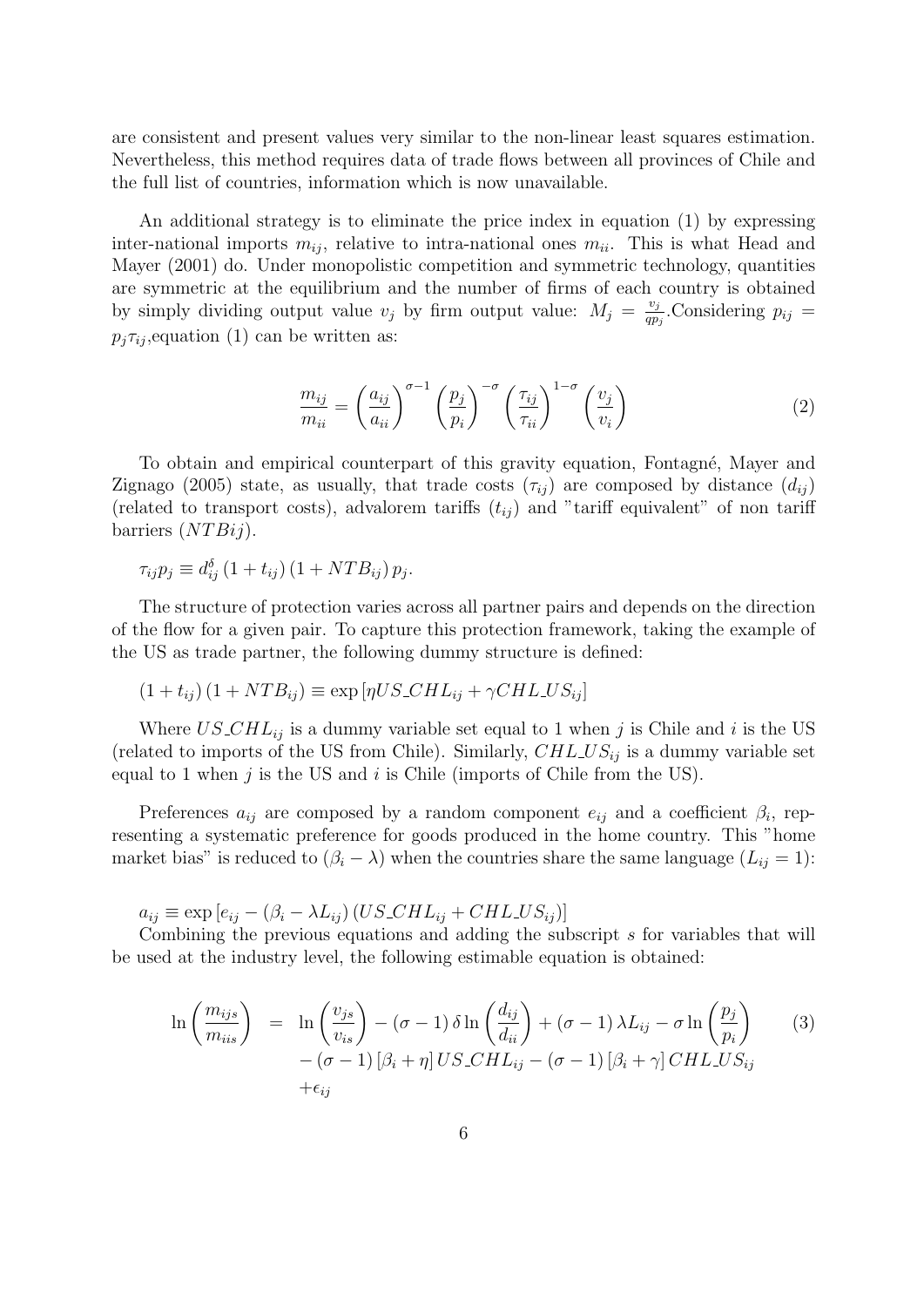Where  $\epsilon_{ij} = (\sigma - 1) (e_{ij} - e_{ii})$ . Hence, the ratio of bilateral trade flows over intranational trade flows in the industry  $s\left(\frac{m_{ijs}}{m_{iis}}\right)$  is explained by a list of observable variables: the relative value added of partners in the industry  $\left(\frac{v_{js}}{v_{is}}\right)$ , their relative distance  $\left(\frac{d_{ij}}{d_{ii}}\right)$ , the relative prices at national level  $\left(\frac{p_j}{p_j}\right)$ pi ) and a dummy to indicate if the pair  $(i, j)$  share the same language  $(L_{ij})$ . The part of missing trade not explained by these determinants is attributed to the fact that the exchanges take place between two particular and different nations. In that sense, the border effects coefficients reveal all market access difficulties for each specific trade flow. Other than "standard" trade policies, these difficulties might reflect consumers' preferences for domestic goods relative to foreign ones ("home market bias"). As long as the latter might be interpreted, at least in part, as the outcome of history and political efforts, we consider them as a part of the measure of trade integration.

In the regressions, we drop the constant and incorporate both dummy variables, each for one direction of trade flows. Thus, their coefficients can be directly interpreted as the border effect of each combination. For example, the exponential of the coefficient of US\_CHL<sub>ij</sub> multiplied by -1,  $\exp((\sigma-1)[\beta_i+\eta])$  indicates the difficulty for Chilean exporters in accessing US markets.

As Fontagné, Mayer and Zignago (2005) we use aggregate prices to address the possible endogeneity problem that might arise in the estimation of equation (3). This endogeneity issue is associated to the simultaneity in the determination of prices and output in a monopolistic competition framework. Prices at national level should be less likely correlated with profit maximization at the industry level. We also consider relative wages at the industry level. This alternative measure of relative prices is used to control for potential asymmetries in technology. More productive industries are expected to have lower border effects. We also run regressions using lagged values of relative value added and relative prices to reduce the risk of correlation between both sides of equation(3) in the nominal valuation of flows.

In the estimation of equation (3) we should consider a representative set of countries trading with Chile. Looking at the aggregated trade flow data of the Economic Commission for Latin America and the Caribbean (ECLAC) between 1990 and 1999, the main destination of Chilean manufacturing exports are Latin America (AL), the United States (USA) and the European Union (UE) (Figure 2 ). The graph also shows that, during the same period, most manufacturing imports of Chile came from these countries.

### 2.2 Data

Use is made of the Trade and Production Database constructed by CEPII. The main source is the Trade and Production Database constructed by Nicita and Olarreaga (2001) at the World Bank. Since this database presents many missing values for production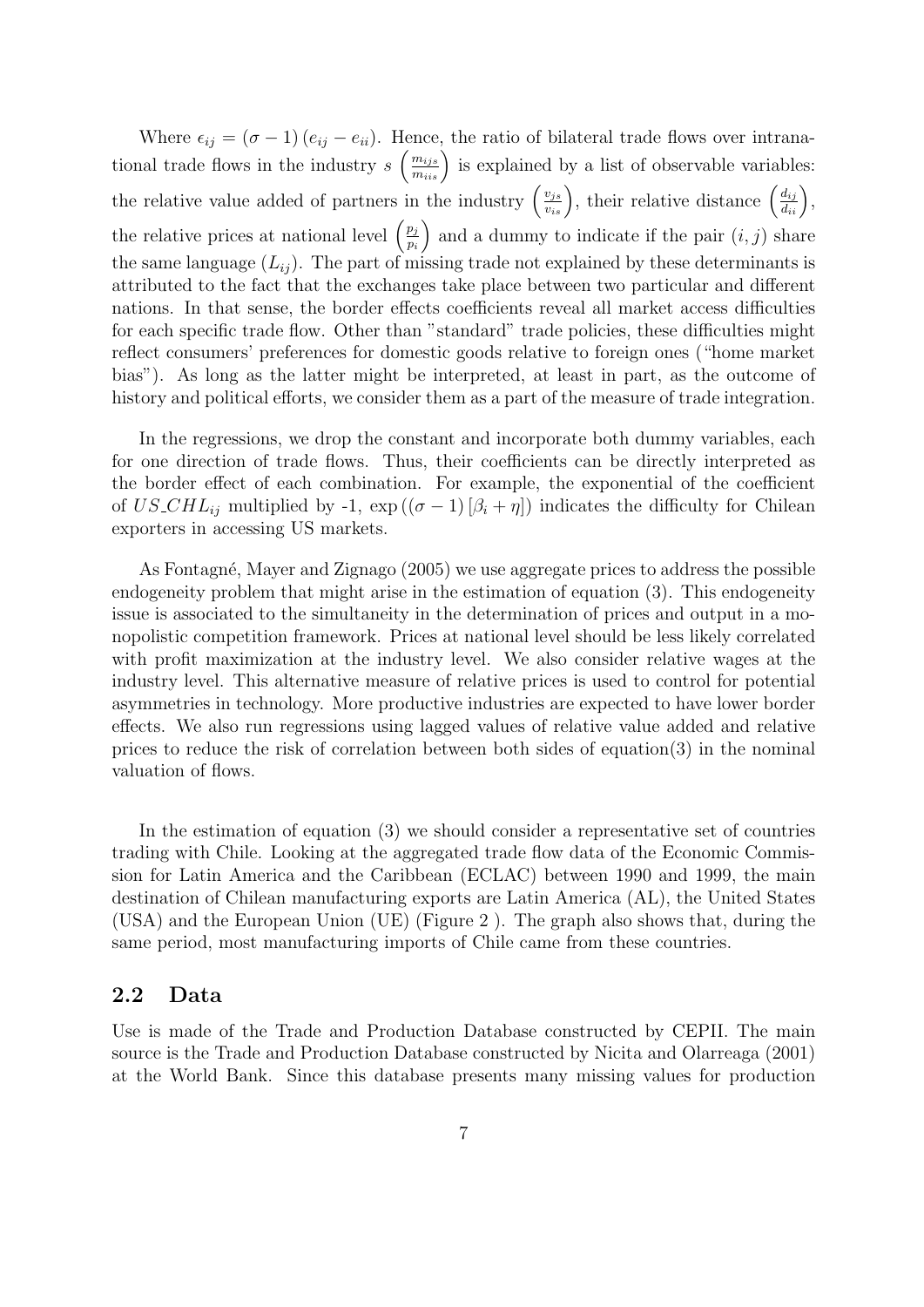#### Figure 2: Chilean manufacturing trading partners



variables in recent years, the CEPII has extended it using production variables of UNIDO and OECD STAN for OECD members. They have also completed trade data with their international trade database BACI. The final dataset provides information on value added, export and import trade flows, origin and destination countries, wages and labour at the 3-digit industry level (ISIC Rev-2) over the period 1976-1999 for 67 developing and developed countries. Price indexes steam from Penn World Table as price level of GDP expressed relative to United States.

Detailed intranational trade flows for our sample of countries is not available. Following Wei(1996), intra-national trade is computed as output minus exports. This requires an appropriate measure of internal distance that should take into account economic activity to weight internal regions. For distance variables, contiguity and common language, we use the CEPII database of internal and external distances. The CEPII use specific city level data in order to compute a matrix of distance including the geographic population density for each country. Similarly, distance between two countries are measured based on bilateral distance between cities weighted by the share of the city in the overall country's population.

At the end the data is available for nine members of the European Union throughout the whole period 1979-1999 (Germany, France, Great Britain, Italy, Belgium, Luxembourg, Ireland, Netherlands and Denmark) and for six Latin American partners (Bolivia,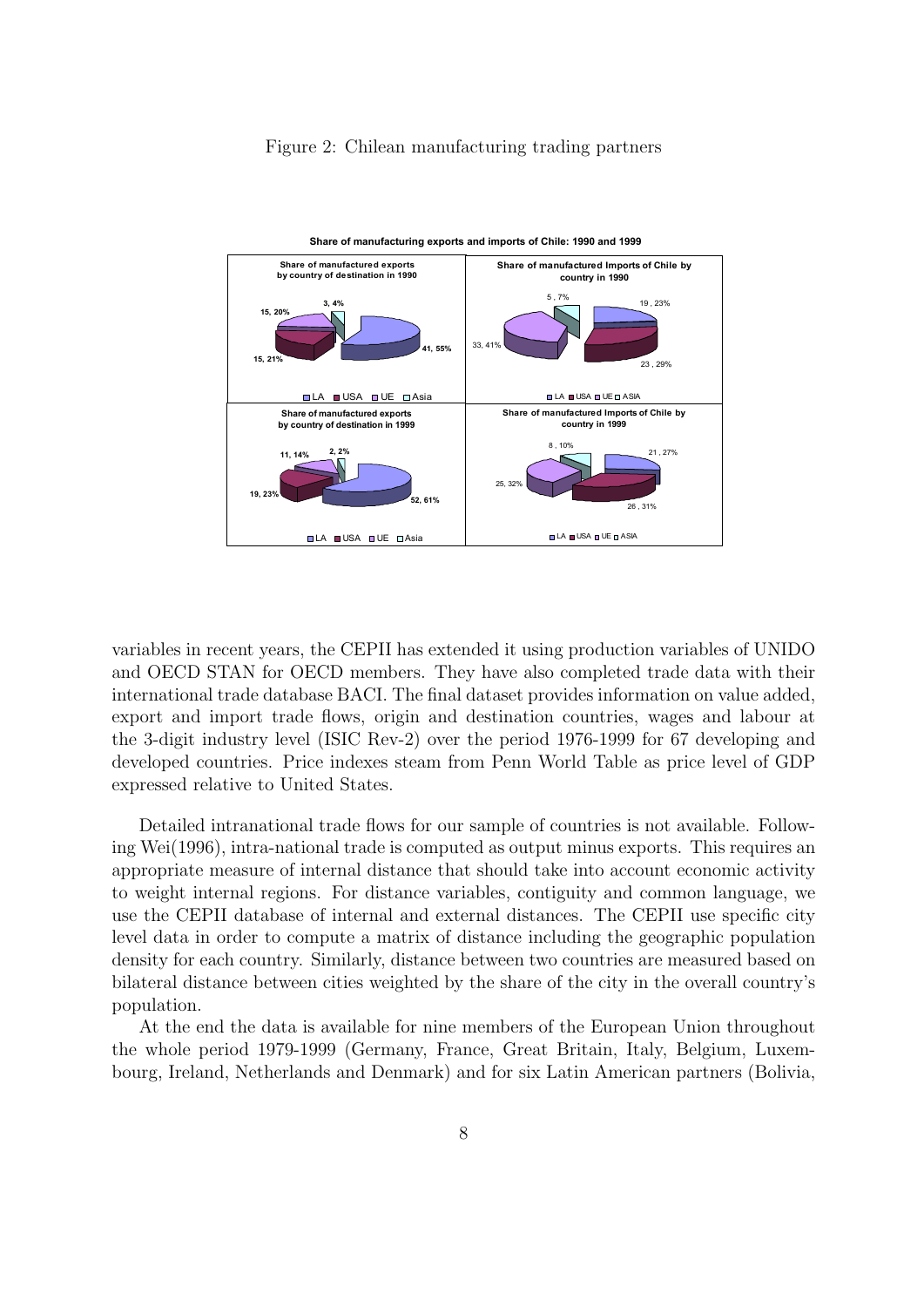Argentina, Brazil, Mexico, Uruguay and Venezuela)

## 3 Estimation results

Equation 3 is estimated at the country level (all manufacturing) and also splitting the sample by industries. Firstly, we analyze the aggregated evolution of Chilean trade integration. We run pooled regressions and estimate border effects over all industries and years and also within different periods. Secondly, we go to the detail of the 2 digit industry level to explain differences in the degree of trade openness across sectors. From this estimation we obtain the global border effect measure for each industry as a weighted average of all trading partners.

### 3.1 Border effects at the national level

Table 1 presents the results across all industries and years. All regressions are run using OLS and Hubert and White standard errors to control for the correlation in the error term in (3). Column [1] reports regressions using current values of independent variables and aggregated prices. As predicted by the theory, the coefficient on relative value added is significant, positive and relatively closed to one. The coefficient on relative prices is significant and negative. However as usually in this kind of exercise, its value is smaller than the expected elasticity of substitution. The effect of contiguity is also significant and positive indicating that having a common border facilitates trade. Surprisingly, the coefficient of the dummy variable indicating whether the partners share a common language is negative. This can be explained by the countries present in the sample. Relative to Latin American countries, those sharing the Spanish language, the EU and the US represent important international flows that might offset the effect of language.

In column [2] we use relative wages at the industry level instead of relative price at national level. In the monopolistic competition framework relative prices equals relative wages. More importantly wages take into account labour productivity differentials among partners. Their effect turns out to be similar to relative prices but with a lower coefficient that might reflect labour market asymmetries. Column [3] in Table 1 introduces the lag of relative value added and relative prices to address potential correlation between both sides of the equation steaming from the valuation of nominal trade flows and output. Results remain almost unchanged. A Similar conclusion can be obtained from column [4], which considers lagged relative wages.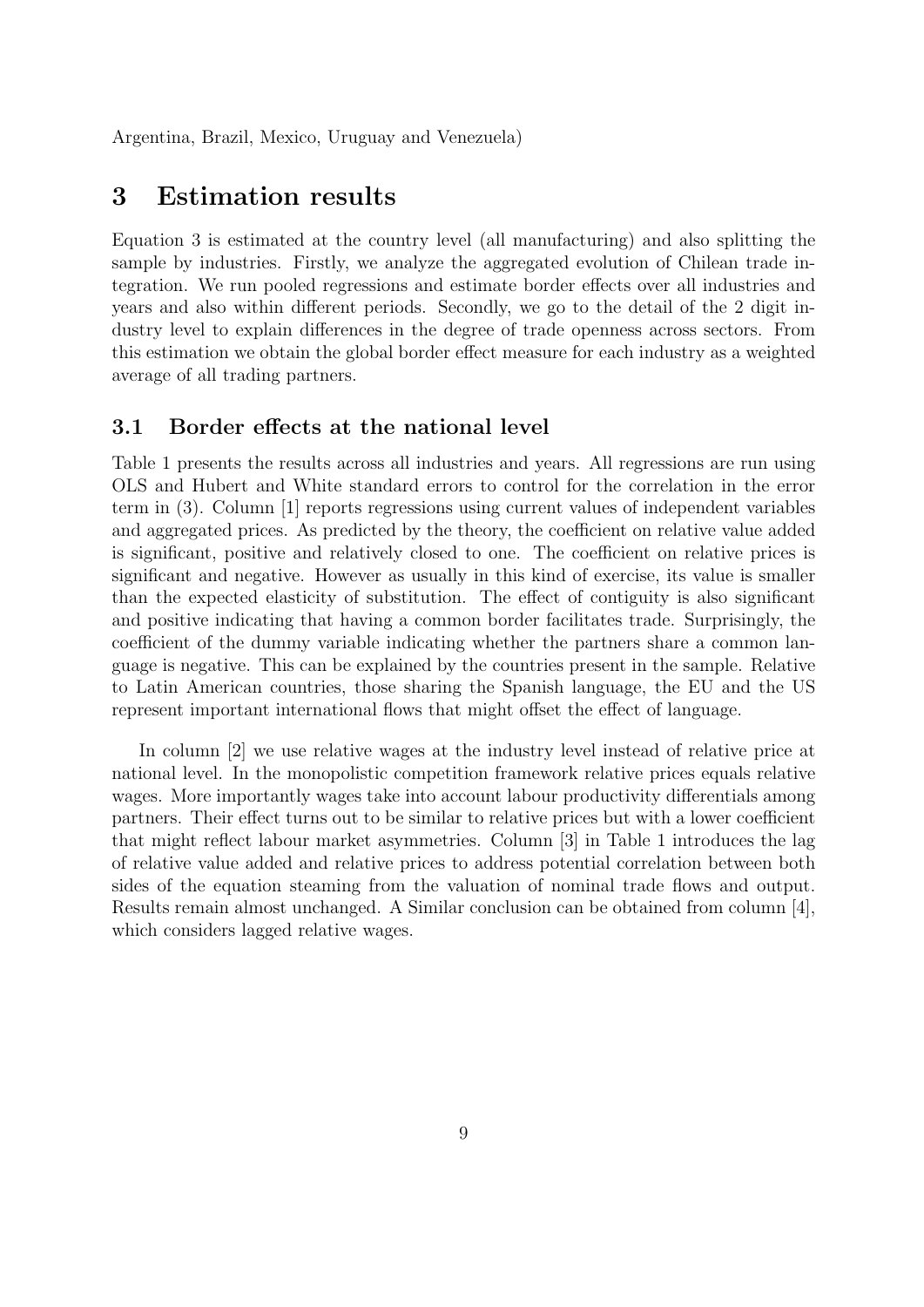|                      | 1                      | $\bf{2}$               | 3                      | 4                      |
|----------------------|------------------------|------------------------|------------------------|------------------------|
| Rel. VA              | $0.822***$             | $0.829***$             |                        |                        |
|                      | (0.007)                | (0.007)                |                        |                        |
| Rel Price            | $-1.012***$            |                        |                        |                        |
|                      | (0.066)                |                        |                        |                        |
| Rel Wage             |                        | $-0.742***$            |                        |                        |
|                      |                        | (0.013)                |                        |                        |
| $Rel.VA(t-1)$        |                        |                        | $0.815***$             | $0.819***$             |
|                      |                        |                        | (0.008)                | (0.007)                |
| $Rel Price (t-1)$    |                        |                        | $-1.122***$            |                        |
|                      |                        |                        | (0.068)                |                        |
| Rel Wage (t-1)       |                        |                        |                        | $-0.743***$            |
|                      |                        |                        |                        | (0.012)                |
| Rel Distance         | $-0.827***$            | $-0.776***$            | $-0.819***$            | $-0.754***$            |
|                      | (0.025)                | (0.025)                | (0.026)                | (0.026)                |
| contiguity           | $0.876***$             | $0.990***$             | $0.890***$             | $1.035***$             |
|                      | (0.035)                | (0.036)                | (0.037)                | (0.038)                |
| Language             | $-0.350***$            | $-0.360***$            | $-0.355***$            | $-0.355***$            |
|                      | (0.033)                | (0.029)                | (0.035)                | (0.030)                |
| <b>UE_CHL</b>        | $-5.386***$            | $-5.783***$            | $-5.190***$            | $-5.582***$            |
|                      | (0.138)                | (0.131)                | (0.146)                | (0.138)                |
| <b>CHL_UE</b>        | $-4.239***$            | $-4.269***$            | $-4.079***$            | $-4.224***$            |
|                      | (0.124)                | (0.112)                | (0.128)                | (0.115)                |
| USA <sub>-</sub> CHL | $-4.061***$            | $-4.399***$            | $-4.071***$            | $-4.381***$            |
|                      | (0.114)                | (0.105)                | (0.116)                | (0.106)                |
| <b>CHL_USA</b>       | $-3.897***$            | $-3.822***$            | $-3.828***$            | $-3.860***$            |
|                      | (0.113)                | (0.105)                | (0.118)                | (0.110)                |
| <b>UE_UE</b>         | $-2.723***$            | $-2.836***$            | $-2.744***$            | $-2.893***$            |
|                      |                        |                        |                        |                        |
| AL_CHL               | (0.054)<br>$-5.120***$ | (0.054)<br>$-4.946***$ | (0.057)<br>$-4.944***$ | (0.057)<br>$-4.828***$ |
|                      | (0.092)                | (0.093)                | (0.096)                | (0.097)                |
| CHL_AL               | $-4.765***$            | $-5.200***$            | $-4.622***$            | $-5.099***$            |
|                      |                        |                        | (0.107)                | (0.102)                |
| AL AL                | (0.103)<br>$-5.347***$ | (0.099)<br>$-5.663***$ | $-5.276***$            | $-5.674***$            |
|                      |                        |                        |                        |                        |
|                      | (0.079)<br>$-5.020***$ | (0.077)                | (0.083)<br>$-5.141***$ | (0.081)                |
| UE_AL                |                        | $-5.609***$            |                        | $-5.726***$            |
|                      | (0.120)<br>$-4.774***$ | (0.110)<br>$-4.913***$ | (0.126)<br>$-4.679***$ | (0.115)                |
| AL_UE                |                        |                        |                        | $-4.945***$            |
|                      | (0.098)                | (0.088)                | (0.103)                | (0.092)                |
| AL_USA               | $-4.508***$            | $-4.403***$            | $-4.359***$            | $-4.406***$            |
|                      | (0.091)                | (0.081)                | (0.095)                | (0.084)                |
| USA_AL               | $-3.752***$            | $-4.738***$            | $-3.856***$            | $-4.811***$            |
|                      | (0.095)                | (0.085)                | (0.099)                | (0.087)                |
| <b>UE_USA</b>        | $-2.878***$            | $-2.744***$            | $-2.873***$            | $-2.775***$            |
|                      | (0.092)                | (0.093)                | (0.096)                | (0.097)                |
| USA_UE               | $-2.685***$            | $-2.883***$            | $-2.703***$            | $-2.938***$            |
|                      | (0.070)                | (0.068)                | (0.072)                | (0.071)                |
| Number of Obs        | 53278                  | 63073                  | 47843                  | 57861                  |
| Adjusted R-Sq.       | 0.912                  | 0.911                  | 0.912                  | 0.911                  |

Table 1: Border Effects at the country level (all manufacturing industries)

Note: Huber White Standard errors in parentheses  $*_p$  < 0.10,  $*_p$  < 0.05,  $**_p$  < 0.01

The coefficients of border effects estimates indicate that, on average, during the period 1979-1999 Chilean exporters faced higher barriers to enter the European Union than the barriers faced by European's exporters to sell in Chilean markets (5.386 versus 4.30). A similar asymmetry is founded in flows regarding the US (4.061 against 3.897). These first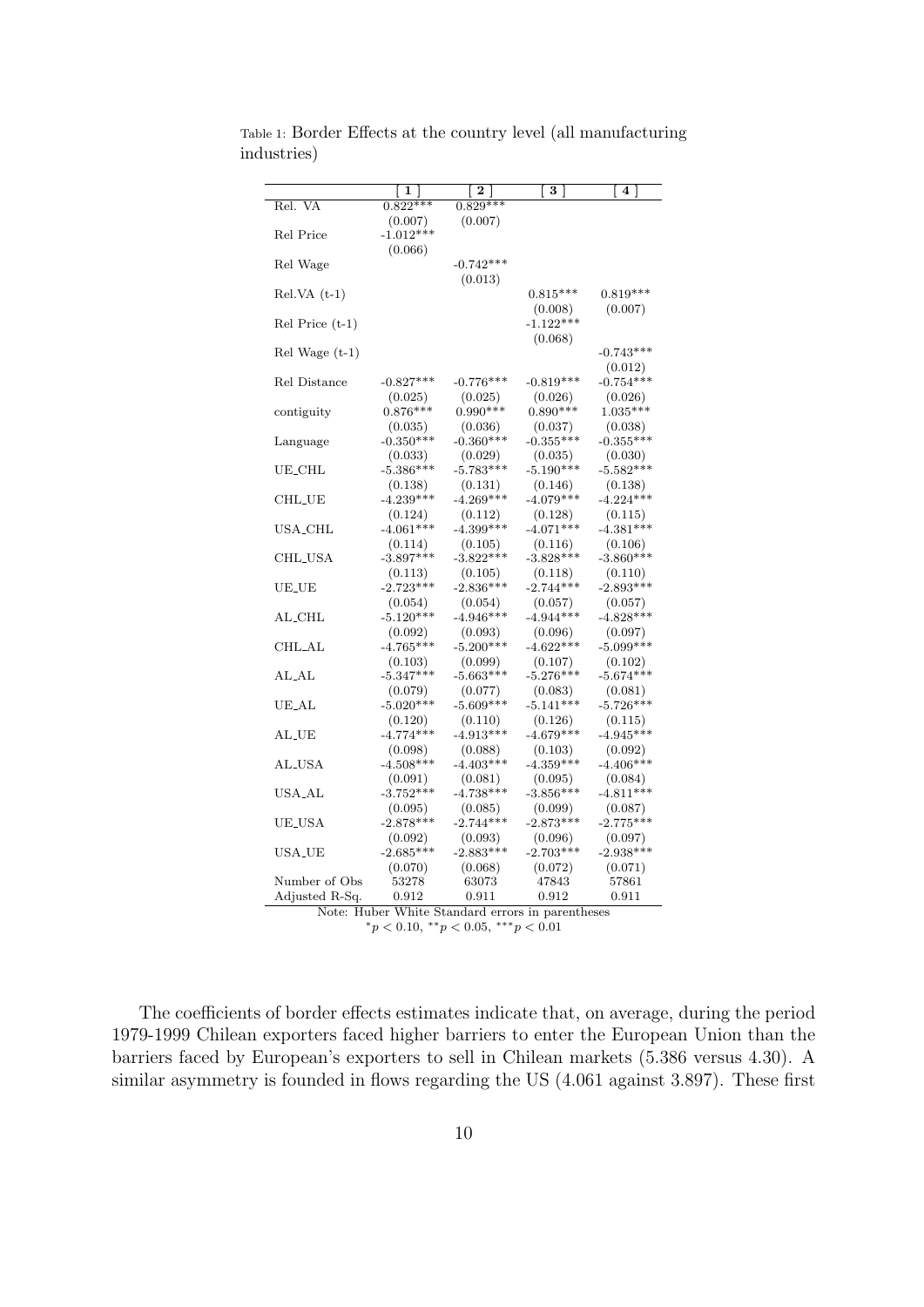results indicate that, on average, Chilean exporters experienced more difficulties to access foreign markets in the period than their partners. The larger border effect found in the case of Latin American countries illustrate that distance, language and contiguity are not the only source of barriers. Although higher, these estimates are in line with those found by Fontagn´e, Mayer and Zignago (2005) for the US and the EU. Inside the EU trade is reduced by a factor of 14.87 (exp(2.73), column [1]) when crossing the border of European nations.

|                                                  | $\left[79\text{-}82\right]$ | $\left[83\text{-}86\right]$ | $\left[87\text{-}90\right]$ | $\left[ 91\text{-}94 \right]$ | $[95-99]$   |  |  |  |
|--------------------------------------------------|-----------------------------|-----------------------------|-----------------------------|-------------------------------|-------------|--|--|--|
| Rel. VA                                          | $0.793***$                  | $0.835***$                  | $0.822***$                  | $0.834***$                    | $0.832***$  |  |  |  |
|                                                  | (0.018)                     | (0.016)                     | (0.015)                     | (0.017)                       | (0.015)     |  |  |  |
| Rel Wage                                         | $-0.905***$                 | $-0.855***$                 | $-0.471***$                 | $-0.435***$                   | $-0.301***$ |  |  |  |
|                                                  | (0.073)                     | (0.017)                     | (0.071)                     | (0.059)                       | (0.044)     |  |  |  |
| Rel. Distance                                    | $-0.651***$                 | $-0.691***$                 | $-0.701***$                 | $-0.868***$                   | $-0.921***$ |  |  |  |
|                                                  | (0.070)                     | (0.054)                     | (0.050)                     | (0.052)                       | (0.048)     |  |  |  |
| Contiguity                                       | $1.014***$                  | $0.995***$                  | $1.068***$                  | $0.983***$                    | $0.779***$  |  |  |  |
|                                                  | (0.084)                     | (0.081)                     | (0.078)                     | (0.074)                       | (0.070)     |  |  |  |
| Language                                         | 0.028                       | $-0.061$                    | $-0.144**$                  | $-0.234***$                   | $-0.315***$ |  |  |  |
|                                                  | (0.064)                     | (0.066)                     | (0.065)                     | (0.067)                       | (0.051)     |  |  |  |
| <b>UE_CHL</b>                                    | $-6.617***$                 | $-6.663***$                 | $-5.871***$                 | $-4.497***$                   | $-4.507***$ |  |  |  |
|                                                  | (0.366)                     | (0.297)                     | (0.281)                     | (0.280)                       | (0.264)     |  |  |  |
| <b>CHL_UE</b>                                    | $-4.844***$                 | $-5.021***$                 | $-5.048***$                 | $-4.113***$                   | $-3.754***$ |  |  |  |
|                                                  | (0.323)                     | (0.246)                     | (0.254)                     | (0.251)                       | (0.208)     |  |  |  |
| <b>USA_CHL</b>                                   | $-6.491***$                 | $-5.604***$                 | $-4.009***$                 | $-3.248***$                   | $-2.787***$ |  |  |  |
|                                                  | (0.379)                     | (0.237)                     | (0.203)                     | (0.209)                       | (0.180)     |  |  |  |
| CHL_USA                                          | $-4.185***$                 | $-4.433***$                 | $-4.815***$                 | $-3.627***$                   | $-3.372***$ |  |  |  |
|                                                  | (0.296)                     | (0.220)                     | (0.259)                     | (0.233)                       | (0.187)     |  |  |  |
| <b>UE_UE</b>                                     | $-3.273***$                 | $-3.057***$                 | $-2.996***$                 | $-2.483***$                   | $-2.378***$ |  |  |  |
|                                                  | (0.140)                     | (0.116)                     | (0.111)                     | (0.117)                       | (0.114)     |  |  |  |
| AL_CHL                                           | $-6.096***$                 | $-6.599***$                 | $-6.141***$                 | $-4.583***$                   | $-3.879***$ |  |  |  |
|                                                  | (0.359)                     | (0.239)                     | (0.192)                     | (0.176)                       | (0.152)     |  |  |  |
| <b>CHL_AL</b>                                    | $-6.391***$                 | $-6.517***$                 | $-5.904***$                 | $-4.913***$                   | $-3.862***$ |  |  |  |
|                                                  | (0.278)                     | (0.214)                     | (0.204)                     | (0.210)                       | (0.172)     |  |  |  |
| AL_AL                                            | $-7.035***$                 | $-6.813***$                 | $-6.338***$                 | $-5.486***$                   | $-4.876***$ |  |  |  |
|                                                  | (0.280)                     | (0.169)                     | (0.159)                     | (0.158)                       | (0.139)     |  |  |  |
| <b>UE_AL</b>                                     | $-6.561***$                 | $-6.515***$                 | $-5.569***$                 | $-4.637***$                   | $-3.982***$ |  |  |  |
|                                                  | (0.310)                     | (0.242)                     | (0.241)                     | (0.242)                       | (0.229)     |  |  |  |
| AL_UE                                            | $-5.529***$                 | $-5.649***$                 | $-5.800***$                 | $-4.764***$                   | $-4.545***$ |  |  |  |
|                                                  | (0.279)                     | (0.189)                     | (0.213)                     | (0.194)                       | (0.169)     |  |  |  |
| AL_USA                                           | $-4.635***$                 | $-5.212***$                 | $-5.441***$                 | $-4.120***$                   | $-4.115***$ |  |  |  |
|                                                  | (0.250)                     | (0.177)                     | (0.202)                     | (0.178)                       | (0.158)     |  |  |  |
| <b>USA_AL</b>                                    | $-6.292***$                 | $-5.440***$                 | $-4.354***$                 | $-3.827***$                   | $-3.076***$ |  |  |  |
|                                                  | (0.218)                     | (0.182)                     | (0.195)                     | (0.185)                       | (0.184)     |  |  |  |
| <b>UE_USA</b>                                    | $-3.207***$                 | $-3.175***$                 | $-3.189***$                 | $-2.339***$                   | $-2.253***$ |  |  |  |
|                                                  | (0.260)                     | (0.201)                     | (0.188)                     | (0.201)                       | (0.186)     |  |  |  |
| <b>USA_UE</b>                                    | $-3.886***$                 | $-3.307***$                 | $-3.002***$                 | $-2.550***$                   | $-2.123***$ |  |  |  |
|                                                  | (0.170)                     | (0.147)                     | (0.140)                     | (0.145)                       | (0.136)     |  |  |  |
| Number of Obs                                    | 9110                        | 12769                       | 13950                       | 11642                         | 15602       |  |  |  |
| Adjusted R-Sq.                                   | 0.915                       | 0.915                       | 0.916                       | 0.915                         | 0.912       |  |  |  |
| Note: Huber White Standard errors in parentheses |                             |                             |                             |                               |             |  |  |  |
| $*_p$ < 0.10, $*_p$ < 0.05, $**_p$ < 0.01        |                             |                             |                             |                               |             |  |  |  |

Table 2: The evolution of Border Effects at the country level

One possible explanation of these high average estimates relates with the high protec-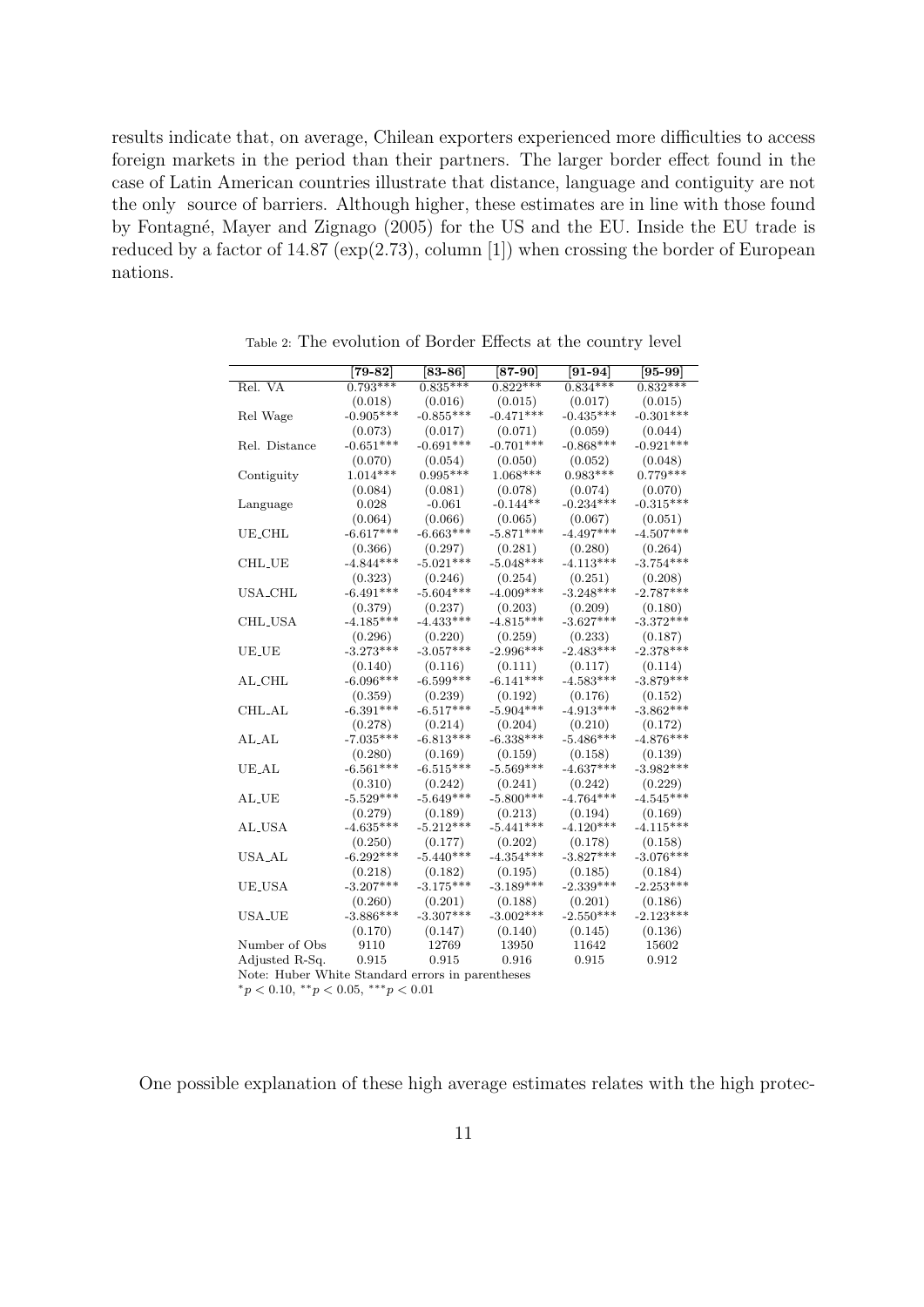

Figure 3: Trade barriers reduction  $(\%)$ , last period versus first

tion of Chilean economy in early '70. To analyze this, Table 2 splits the full sample in five periods. This time, regressions consider wage differentials, the specification in column [2] of Table 1. Clearly trade integration in recent years is higher than their initial level and the average of the period. On the other hand, our first results are confirmed: even though trade has become easier over time, Chile appears as more open to imports from Europe (CHL UE) than Europe to Chilean exporters (UE CHL).

A similar asymmetry is found for trade flows with the US until the first half of '80. However, in the last two periods (1987-1999) the US has become more open to Chile than Chile vis-a-vis the US. Regarding Latin American countries trade barriers have evolved almost symmetrically, though the border effects still remain important. In the last period, trade between Chile and a Latin American country of the sample was reduced in average by a factor of  $49\%$  ( $=\exp(3.9)$ ) in comparison with intra national trade. Figure 3 summarizes the reduction of border effect during time by comparing the last period to the first one. The most important change in trade integration is found in the US market access for Chilean exporters (USA $\lt$  --CHL). Trade barriers faced by Chilean producers when reaching American markets have been reduced by around 57%. In addition, considering differences instead of levels highlights asymmetries: Chilean border effects vis- $\grave{a}$ -vis the US have been reduced only by 19%.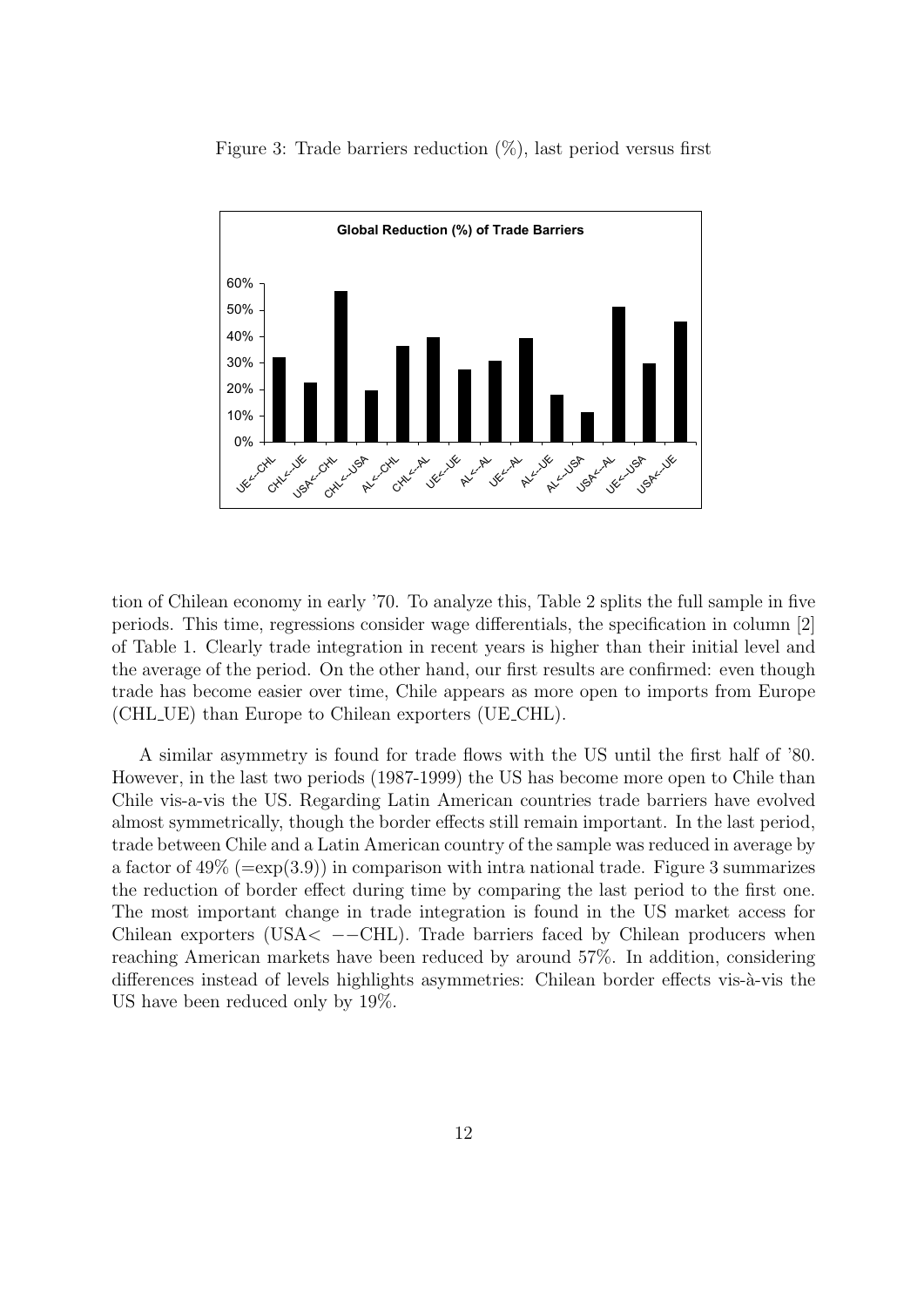#### 3.2 Border Effects at Industry level

Finally, we estimate border effect at the two digit industry level to observe differences across industry patterns. To take into account the evolution over the full time period we run the regressions using a rolling window of four years. For instance, the border effect of the year 1982 is the estimate of the regression between 1979 and 1982. Figure 4 shows these estimates. All of them are significant, at least at 5%. The dashed line depicts import border effects and the solid one those corresponding to exports. The figure summarizes the weighted average of border effect across partners using their share over total export or imports.

Difficulties of Chilean exporters accessing foreign markets were relatively constant at the beginning of eighties. Reflecting the beginning of the active trade agreements agenda and political integration, most industries switch to a downward trend which is specially pronounced during nineties. This is namely the case of wood, textile, plastic and machinery. Two important exporting industries, basic metals and food, experiment an evolution of export border effects almost flat. The former, however, is the most traditional exporting industry and its trade barriers are already low at the beginning of the period. On the other hand, the rather flat evolution of food exports relative to its consumption within the national border might reflect namely quality controls imposed by EU and the US. Home biases are also likely associated with this type of industry. Once again one observes the extent to which direct measures of trade such as tariffs do not reflect the whole picture of trade policies : export difficulties have considerably diminished in all industries during nineties even if tariffs were already very low.

Figure 4 also shows the evolution of the weighted measure of industry level barriers faced by UE, LA and USA to access Chilean markets (dashed line). In this case, in many industries market access difficulties increased during the first half of eighties (food, textile, wood, non metallic goods and machinery). This seems very consistent with the rise in import tariffs during this period and other discretionary measures to control the current account deficit during the crises. As we consider a moving average this tendency is observed even in late eighties, reflecting a lagged effect of protection.

During nineties, import border effects have been reduced in almost all industries with the exception of basic metals. Tariffs attain a very low level at the beginning of '90s (11%). This is also the decade in which the new strategy of trade integration based on several bilateral and multilateral trade agreements begins. The reduction and convergence of import border effect observed for some industries (machinery, non metallic products, plastic and textiles) seems quite consistent with the agenda of Chilean trade policies.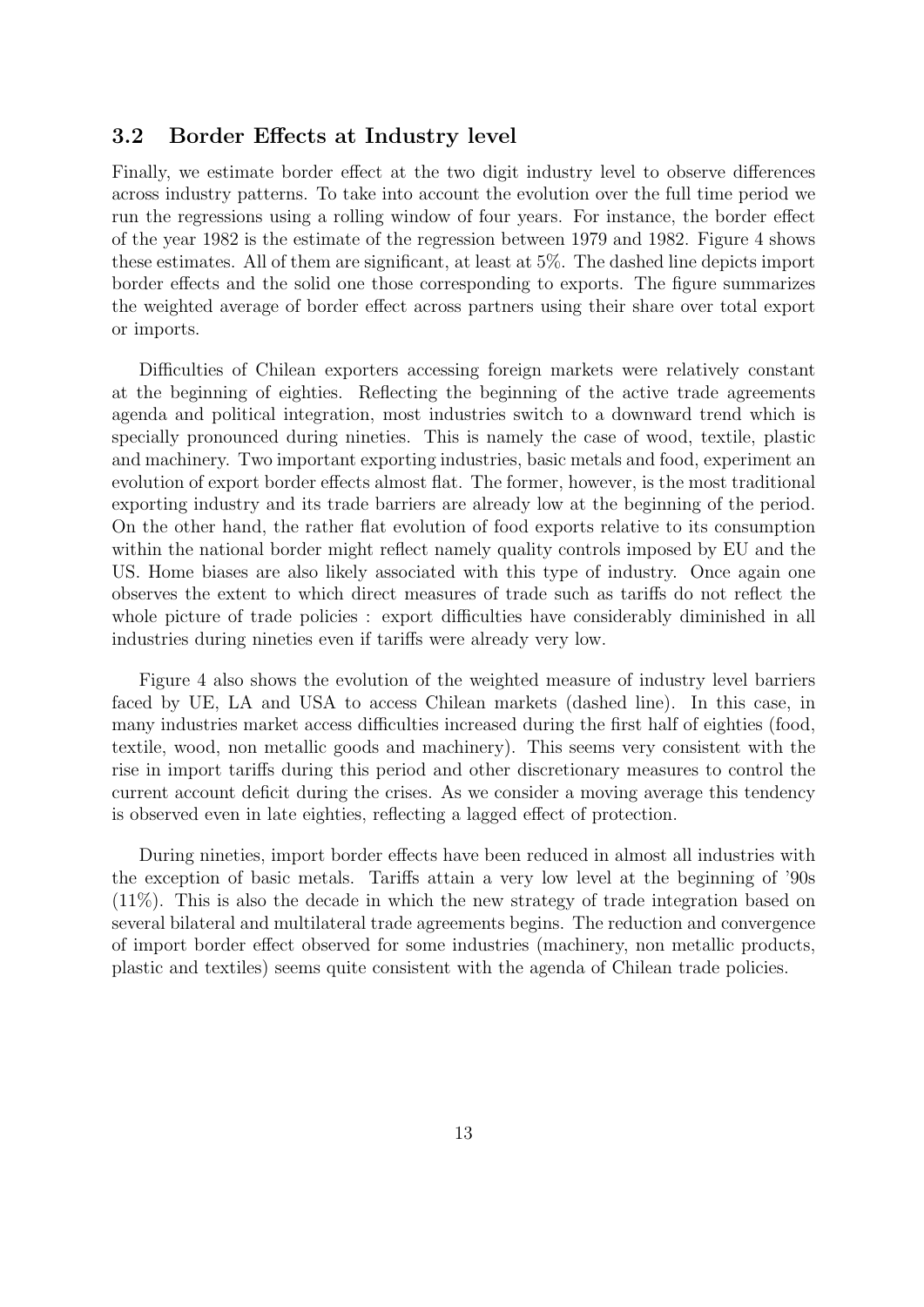

Figure 4: Border effects at the industry level

## 4 Conclusion

Using bilateral trade flow data of Chile and its principal trading partners for the period 1979-1999, we have estimated the barriers to trade arising when a producer locates in a foreign nation. Our econometric specification, theoretically grounded in a monopolistic competition framework with increasing returns to scale, search to explain each inter-national import flow relative to intra-national one. The estimates of international trade difficulties are thus relative to those faced by domestic producers reaching domestic consumers.

Results are consistent with the agenda of trade integration followed by Chile. Namely, during nineties the reduction of export barriers estimates have been considerably reduced. This pro-active strategy implies asymmetries between the rapid evolution of export barriers and the tendency depicted by import's unilateral liberalization, specially regarding the US. At the industry level a certain convergence is observed for the last periods, reflecting the effects of free trades agreements. Overall, these results highlight an heterogeneity in trade barriers measures across industries, among export and import policies and over the time that is not captured using direct measure of trade policies. This heterogeneity could help to understand the effects of trade on manufacturing performances as it brings more variance concerning the outcome of trade policies. Further research should be oriented to implement this type of exercise.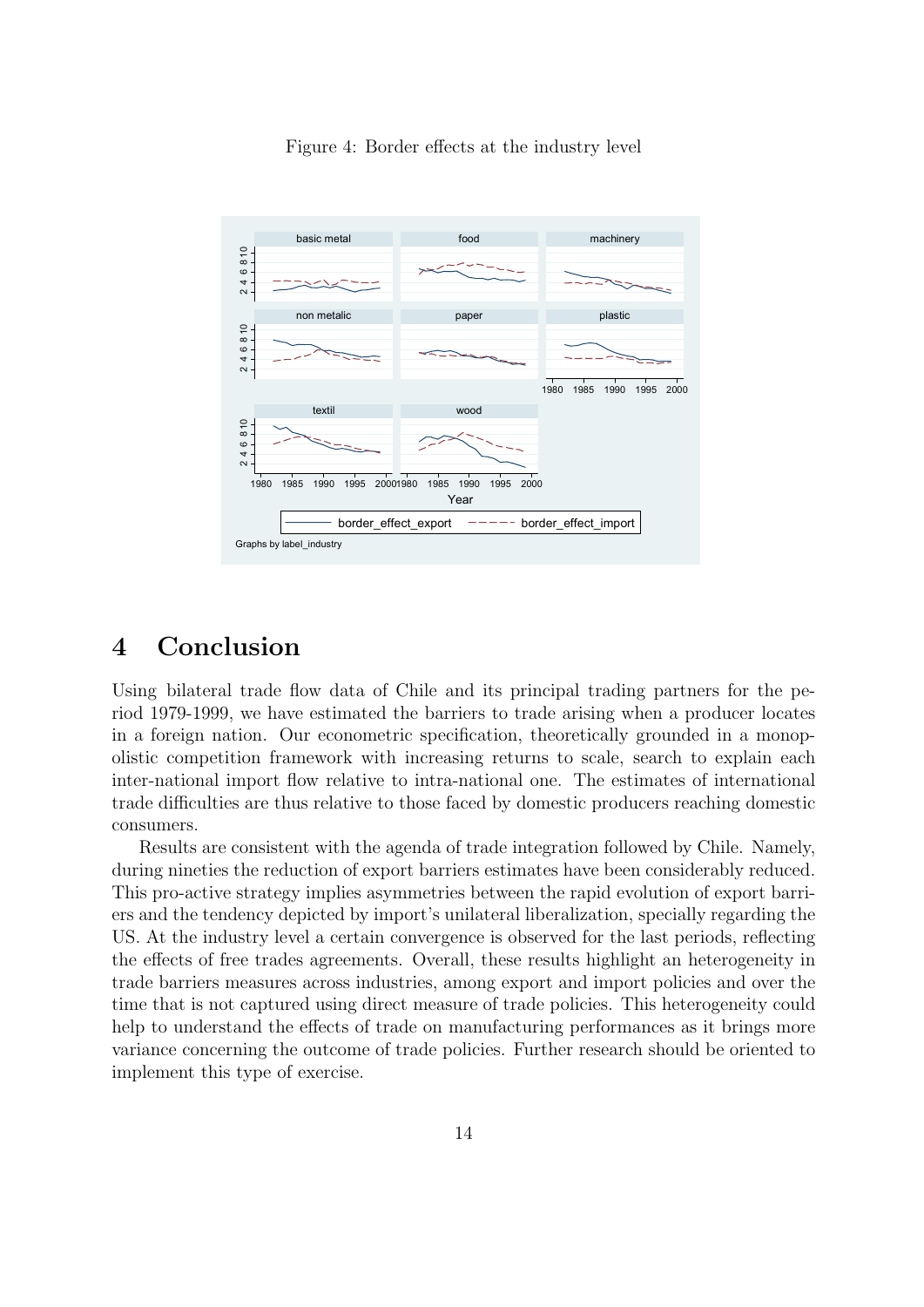## References

- [1] Anderson, James. and Eric Van Wincoop (2004). Trade Costs. Journal of Economic Literature. Vol. 42, No. 1, pp. 691-751.
- [2] Anderson, James. and Eric Van Wincoop (2003). Gravity with Gravitas: a Solution to the Border Puzzle. The American Economic Review. Vol. 93, No. 3, pp. 170-192.
- [3] Baier, Scott and Jeffrey Bergstrand (2001).The growth of World Trade: Tariffs, Transport Costs and Income Similarity. Journal of International Economics. Vol. 53, No. 1,1-27.
- [4] Bergstrand, Jeffrey (1989).The Generalized Gravity Equation, Monopolistic Competition, and the Factor-Proportions Theory in International Trade. The Review of Economics and Statistics. Vol. 71, No.1, 143-153.
- [5] Berthelon, Matias (2004).Growth effect of regional integration agreements. Central Bank of Chile Working Papers No 278.
- [6] Cabezas, Mabel (2003). Tratado de libre comercio entre Chile y Estado unidos: revision de estudios que cuantifican su impacto. Central Bank of Chile Working Papers No 239.
- [7] Chumacero, Romulo; Fuentes, Rodrigo and Schmidt -Hebbel (2004). Chile's free trade arrangements: How big is the deal?. Central Bank of Chile Working Papers No 264.
- [8] Dixit, Avinash and Joseph Stiglitz (1977).Monopolistic Competition and Optimum Product Diversity. The American Economic Review. Vol. 67, No. 3, pp. 297-308.
- [9] Evans, Carolyn (2003)."The Economic Significance of National Border Effects". The American Economic Review. Vol. 93, No. 4, 1291-1312.
- [10] Evenett, Simon and Wolfgang Keller (2003)."On Theories Explaining the Success of the Gravity Equation". Journal of Political Economy. Vol. 110, No. 2, pp. 281-316.
- [11] Feenstra, Robert (2003).Advanced International Trade: Theory and Evidence. Princeton University Press.
- [12] Fontagné, Lionel; Mayer, Thierry and Soledad Zignago (2005). Trade in the triad: how easy is the access to large markets?. Canadian Journal of Economics. Vol. 38, No. 4, pp. 1402-1430.
- [13] Harrigan, James, 1996. Openness to trade in manufactures in the OECD. Journal of International Economics. Vol. 40 No. 1-2, pp. 23-39.
- [14] Harrison, Glenn; Rutherford, Thomas and David Tarr (2003). Chile's regional arrangements: the importance of market access and lowering the tariff to six percent. Central Bank of Chile Working Papers No 238